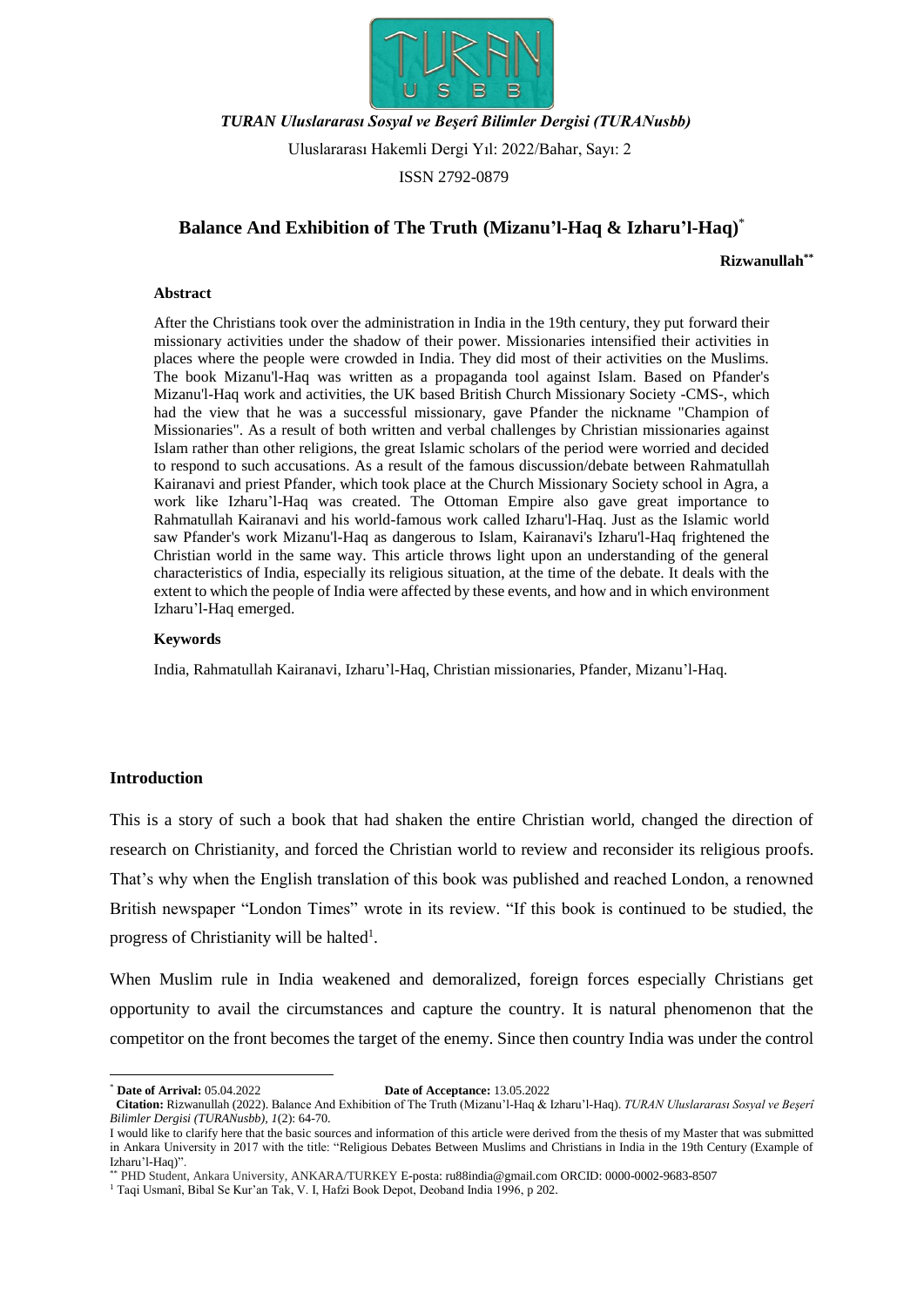of Muslims. Their target were the Muslims and Islam as well. They adopted many/several ways to reach their objectives. Eminent and renowned Christian scholars, historians and policymakers arrived in India. <sup>2</sup> Each of them made efforts in their respective fields and subjects in which they achieved significant progresses and objectives. Here, we describe the story of the book that has the background of these circumstances of India which resulted in due to arrival of those figures (scholars).

### **En Overview on That Era in India**

**.** 

It was 1857 when a revolution against British rule broke in India, and the invaders managed to crush the rebellion. The Christians began controlling the country's administration. Although India came under Christian influence from the very arrival of the Christian traders decades ago. Muslims ruling in India for centuries then were dispossessed and dethroned from power. I didn't knowingly use the word English or Firangi because actually, they were Christians, secondly, I used the word Christian as a response because the Muslim rulers who ruled India belonged to Afghanistan, and some of them belonged to Central Asia and other regions, but all of them were called Muslim rulers and Muslim Dynasties. While those rulers who were all Christians came from Portugal, Germany, and England they are not known as Christian Rulers or Christian dynasties. Although one of the purposes of all those rulers was to preach and propagate Christianity<sup>3</sup>, they prentended to be their real benefactors and well-wishers. That's why, when they came to power they started propagation of Christianity in the whole region with solid planning, and as a result of this planning, the third-largest population in India now is Christians/ the followers of Christianity.

Western nations came to India for trade, but by the time having captured and controlled India, they had first targeted Islam and Muslims because they occupied power from these hands who were the followers of Islam. They were afraid that they would reunite and strengthen again, and once more they would capture the power. History has witnessed that the roots of untouchability, inequality, and the caste system were very deep in Indian society before the advent of Islam and Muslims. People were the victims of numerous and different types of oppression and exploitation.

For the first time, the lower and ordinary people tasted dignity, equality, and fraternity, and experienced the feeling of being human. Thus, those sections of downtrodden and deprived people naturally came close to Islam and Muslims. These sections of people were a strong force in favor of Muslims and were a threat to Christian rulers. They therefore adopted the policy of "Divide and Rule" in the country. They

<sup>&</sup>lt;sup>2</sup> Rizwanullah. Religious Debates Between Muslims and Christians in India in the 19th Century (Example of Izharu'l-Haq). Master's Thesis, Adviser: Prof. Dr. Ahmet Hikmet EROĞLU. Council of Higher Education, Thesis Center, Thesis No: 476548. P 16,28,32.

<sup>3</sup> Abdullah Yusuf Ali, Angrezi Ahd Me Hindustan Ke Tamaddun Ki Tarikh, Hindustani Academy, Allahabad, 1936, p 179.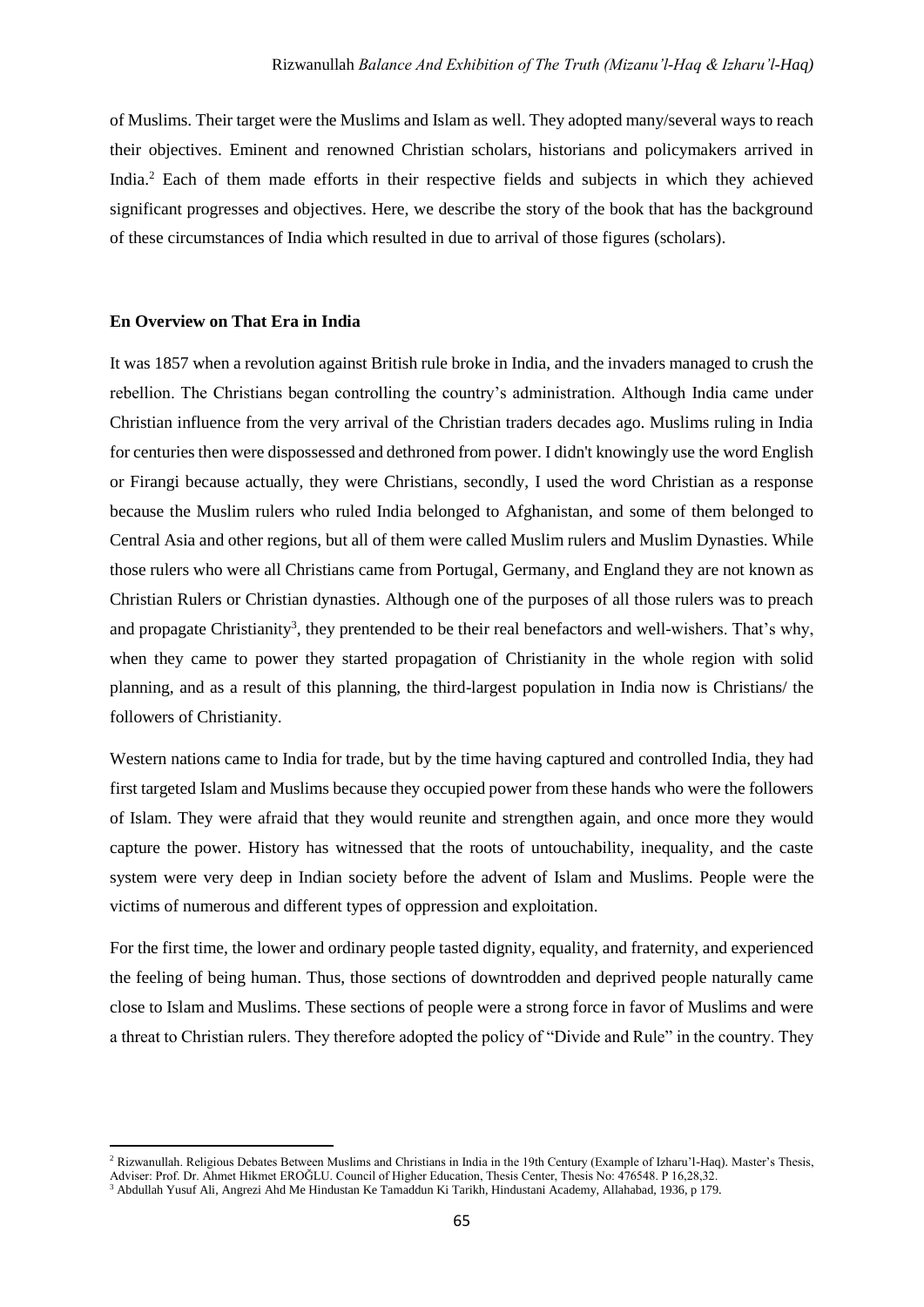created a confronting atmosphere with the help of historians like Henry Miers Elliot (d. 1853) and Jhon Dowson (d. 1881), and they were successful for that on a big scale.<sup>4</sup>

Similarly, missionaries had been given free hand to preach and propagate Christianity. Senior Christian clerics were invited from Europe to India. Books, booklets, and pamphlets were published and distributed throughout the country. Series of lectures and speeches were delivered in crowded places against Islam to create doubts and illusions about Islam. Since the Christian priests began to gather people in a place to convey their malicious messages so that people might be influenced easily. As a result of it, general Muslims got negative impressions and impacts. Muslims were deeply grieved for losing the country's power on one hand, and they were harassed and tortured on the other. Moreover, they were highly saddened by attacks on their faith and religion. Thus, they lost the emotional ability and courage to fight with Christians. Under these dark and dreadful circumstances, there were a few Muslim scholars who had Islamic spirit and religious emotions that stood to counter the Christian propaganda missionaries with their writings (columns, essays, and speeches) academic debates, and hot topic discussions. They openly challenged to face the facts of Islam. Among the Muslim scholars, Maulana Rahmatullah Kairanavi (known as Rahmatullah Al- Hindi in Turkey's academic circles) was the first warrior who targeted German-born British Citizen Priest Karl Gottlieb Pfander who was considered highly competent and qualified preaching Christianity and maligning Islam in India. And just before this move in India he authored the book "Mizanu'l-Haq" (The Balance of the Truth) and travelled throughout the country challenging to face his allegations against Islam. As well as earned huge name and fame by this book, in which questions were raised on the Holy Quran and the prophet Mohammad (s.a.s.). In fact, he was promoting this very propaganda project in India as his basic and primary job. 5

Actually, this book was written as a propaganda tool against Islam in which on five basic Islamic principles, fingers of doubts were raised. The books contained five topics that were very sensitive regarding Islamic faith and ideas. Those topics were:

- The Quran is not the revealed book of Allah,
- Hazrat Muhammad is not the last prophet,
- There had not been any omission and commission with the Torah and the Bible nor had they been cancelled,
- The faith of the Trinity is true.<sup>6</sup>

**.** 

<sup>4</sup> - Om Parkash Parsad, Evrengzib Ek Naya Zaviya-i Nazar, Hindi to Urdu Translated by Faizan

Rasheed, Khuda Bakhsh Oriental Public Library, Patna, 2006, p 2.

<sup>5</sup> - Rizwanullah, p 27-28, 33.

<sup>6</sup> - Karl Gottlieb Pfander, Mizanu'l-Haq, Indo-Asiatic Publishers, New Delhi 24, 1832, V. 2, p 288-467.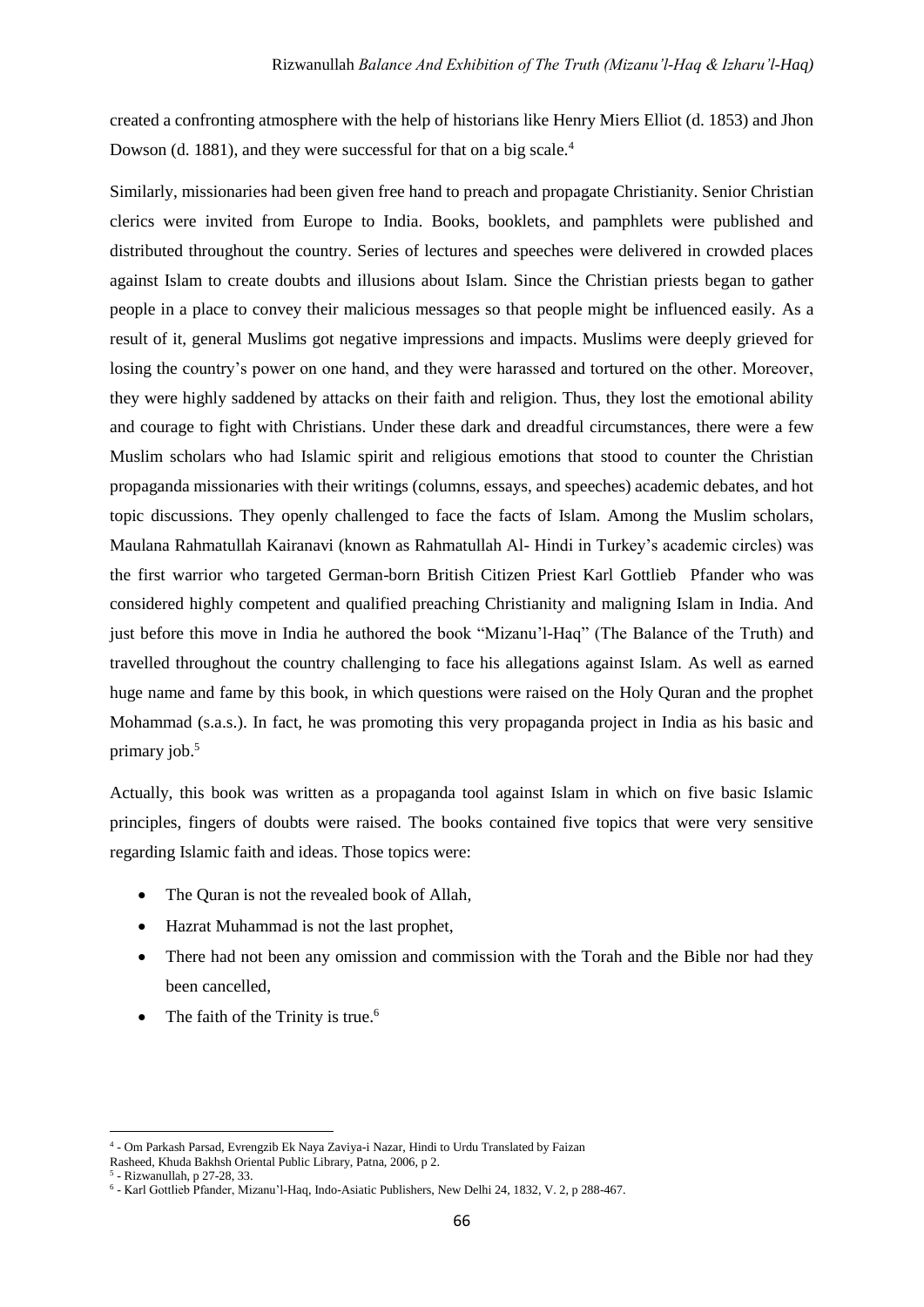## **The Reaction of Muslims**

Kairanavi focused and concentrated more to counter doubts and deliberate attacks on Islam by priests than to engage in teachings and orientations in the society. And this effort enabled him to bring out several books on Persian and Urdu languages. But these editions were based and prepared on a certain topic/issue, for example Ejaz'e Isavi (Christ's miracles). He wrote on the distortions in the Bible, Ezalatu'l-Avham (Removal of misconceptions) and the issue of Trinity. Similarly, Ezalat'ush-Shukuk (removal of doubts) was written to brainwash on the prophethood of Mohammad (s.a.s.). In spite of all these efforts it was needed to bring out a concise and comprehensive book that would be a satisfactory and crushing reply to the questions raised by Christianity in general and by priests in particular.

Nevertheless, Muslim scholars also preferred/adopted the method of Christian priests to counter them and this was the background and outcome of the famous Agra debate.

In 1854, a public debate was held in Agra with Christian priests and scholars to remove the smoke of grief and desperation from society, where Christian clerics were badly defeated and exposed; however, some Christian priests declared it their victory or ended in equal status. In that debate, Maulana Kairanvi was the most prominent and leading debater to defeat the Christian scholars and Pfander as well.<sup>7</sup>

After that public debate, the life of Maulana Rahmatullah Kairanavi had been very tough in India because of the Christian ruler's antagonistic approach. Under these circumstances, Maulana Kairanavi had to secretly move to Makka where he gave a detailed account of the country's conditions and the Agra debate in which Muslim scholars of Haram-e-Makka got victory over the Christians. Scholars of Haram-e-Makkah suggested Rahmatullah kairanavi to author a concise and comprehensive book on the above-mentioned issues. Meanwhile, priest Pfander after several discussions arrived in Istanbul and described the outcome of that debate as to their victory in a visit with Sultan Abdu Aziz. Sultan sent a message to the Sharif of Makka and invited Maulana Kairanavi as a royal guest. The main objective of the invitation was to organize a contest (discussion) with Pfander on the subject, but when he learned that Maulana Kairanavi had come to Istanbul, he fled the city.<sup>8</sup>

And when he arrived in Istanbul even Sultan Abdul Aziz expressed the same wish/intention to write such a book. As it has been mentioned above that Rahmatullah Kairanavi had collected a lot of contents to refute those questions, doubts that were raised against Islam by the Christian priests. He had compiled some books in this regard too. Hence, Kairanavi wrote the famous and outstanding book in Arabic language during his stay in Istanbul Thus, "İzharu'l-Haq" came into existence in the public sphere by encountering Pfander's book "Mizanu'l-Haq". Later on, in the regime of Sultan Abdul Hamid II, many

**<sup>.</sup>**  $7$  - Rizwanullah, p 36-50

<sup>8</sup> - Usmani, Taqi, p 202.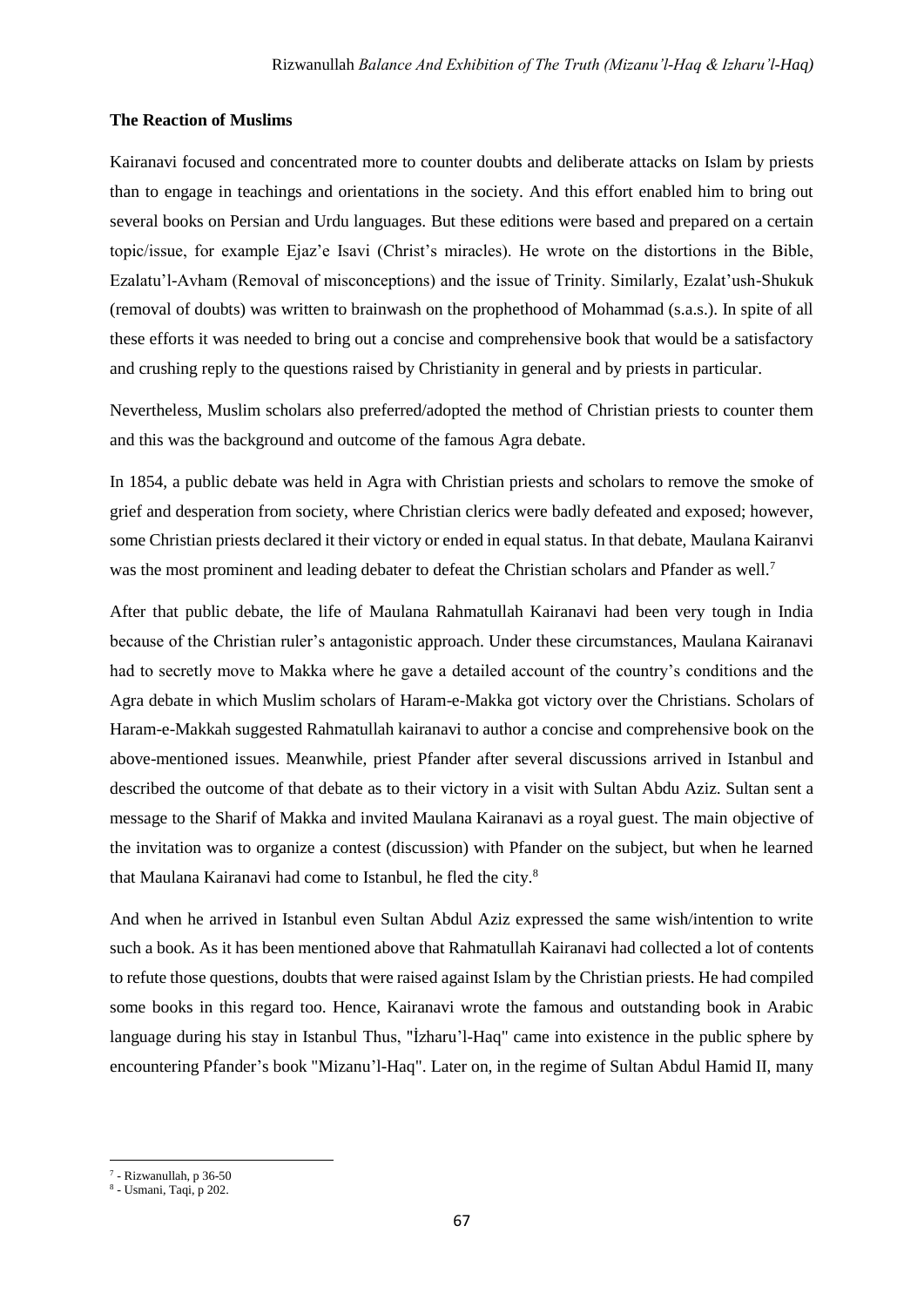translated versions of Kairanavi's book were published in many European languages.<sup>9</sup> And this was the story of this book that started in India and ended in Istanbul, the capital of the Ottoman caliphate.

## **Conclusion**

Generally, Izharu'l-Haq is known as a counter and a reaction against Christian blames and charges against Islam. In fact, this book is a collection of research papers in view of questions, doubts, and misunderstandings raised by the Christian world against Islam. However, in my opinion, this would not be as just defending Islam only, but it shows a mirror to the Christian faith and a harsh attack on it. Moreover, in this book along with the criticism and counter-attack of Islam, proofs and shreds of evidence have been demonstrated on the critics of Islam, and the contradictions, errors, and manipulations have been exposed in the Torah and the Bible.

## **References**

Usmanî, T. (1996). *Bibal Se Qur'an Tak*, V. 1, Hafzi Book Depot, Deoband, India.

Yusuf Ali, A. (1936). Angrezi Ahd Me Hindustan Ke Tamaddun Ki Tarikh, Hindustani Academy, Allahabad.

Parsad, Om Parkash, Evrengzib Ek Naya Zaviya-i Nazar, Hindi to Urdu Translated by Faizan Rasheed, Khuda Bakhsh Oriental Public Library, Patna, 2006.

Pfander, K. G. (1832). *Mizanu'l-Haq*, Indo-Asiatic Publishers, New Delhi 24.

Rizwanullah. (2017). *Religious Debates Between Muslims and Christians in India in the 19th Century (Example of Izharu'l-Haq).* Master's Thesis. Ankara University Graduate School of Social Sciences.

<sup>1</sup> <sup>9</sup> - Rizwanullah, p 49-51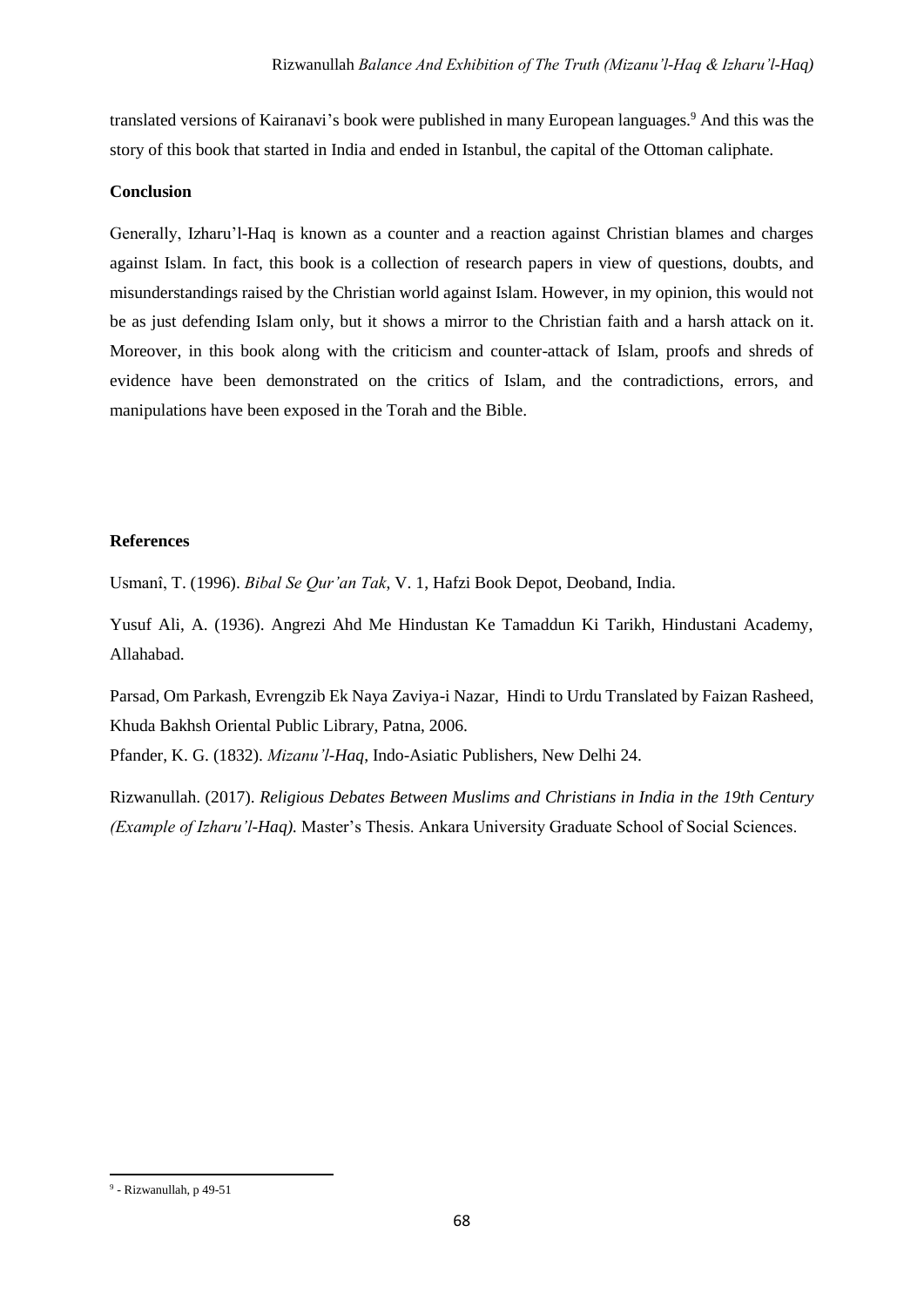# **Gerçeğin Ölçüsü Ve Gerçeğin Ortaya Konması (Mizanü'l-Hak & İzharü'l-Hak)\***

**Rizwanullah\*\***

### **Öz**

19. yüzyılda Hıristiyanların Hindistan'daki idareyi ele geçirdikten sonra iktidarlarının gölgesi altında misyoner faaliyetlerini ortaya koymuşlardır. Misyonerler, Hindistan'da halkın kalabalık bulunduğu yerlerde faaliyetlerini yoğunlaştırmışlardır. Onlar, faaliyetlerinin ekserisini Müslümanların üzerine yapmışlardır. Mizanü'l-Hak adlı eser, İslam'a karşı bir propaganda aracı olarak kaleme alınmıştır. Pfander'in Mizanü'l-Hak eserinden ve faaliyetlerinden, başarılı bir misyoner olduğu görüşüne sahip olan İngiltere merkezli British Church Missionary Society - CMS- Pfander'e "Misyonerlerin şampiyonu" lakabını vermiştir. Hıristiyan misyonerlerinin diğer dinlerden daha ziyade İslam aleyhine hem yazılı hem de sözlü meydan okumaları neticesinde dönemin büyük İslam âlimleri endişelenmişler ve bu tür ithamlara cevap vermeye karar vermişlerdir. Agra'daki Kilise Misyonerlik Cemiyeti'nin Church Missionary Society okulunda gerçekleşen Rahmetullah Keyranevi ile papaz Pfander arasındaki meşhur tartışmanın/münazaranın neticesinde İzharü'l-Hak gibi bir eser meydana gelmiştir. Osmanlı Devleti de Rahmetullah Keyranevi'ye ve onun İzharü'l-Hak adlı dünyaca meşhur eserine çok önem vermiştir. İslam dünyası Pfander'in Mizanü'l-Hak isimli eserini İslamiyet'e karşı nasıl tehlikeli gördüyse, Keyranevi'nin İzharü'l-Hak isimli eseri de Hıristiyan dünyasını aynı şekilde ürkütmüştür. Bu makale, münazaranın gerçekleştiği dönem Hindistan'ın genel özelliklerinin, özellikle de dinî durumunun anlaşılmasına ışık tutar. Hindistan halkının bu olaylardan ne ölçüde etkilediğini, İzharü'l-Hak'ın hangi ortamda, nasıl ortaya çıktığını ele almaktadır.

#### **Anahtar Kelimeler**

Hindistan, Rahmetullah Keyranevi, İzharü'l-Hak, Hıristiyan misyonerler, Pfander, Mizanü'l-Hak

**.** 

<sup>\*</sup> **Geliş tarihi:** 05.04.2022 **Kabul Tarihi:** 13.05.2022

**Atıf:** Rizwan Ullah (2022). Balance And Exhibition of The Truth (Mizanu'l-Haq & Izharu'l-Haq). *TURAN Uluslararası Sosyal ve Beşerî Bilimler Dergisi (TURANusbb), 1*(2): 64-70.

<sup>\*\*</sup> Doktora öğrencisi, Ankara Üniversitesi, ANKARA/TURKİYE. E-posta: ru88india@gmail.com ORCID: 0000-0002-9683-8507